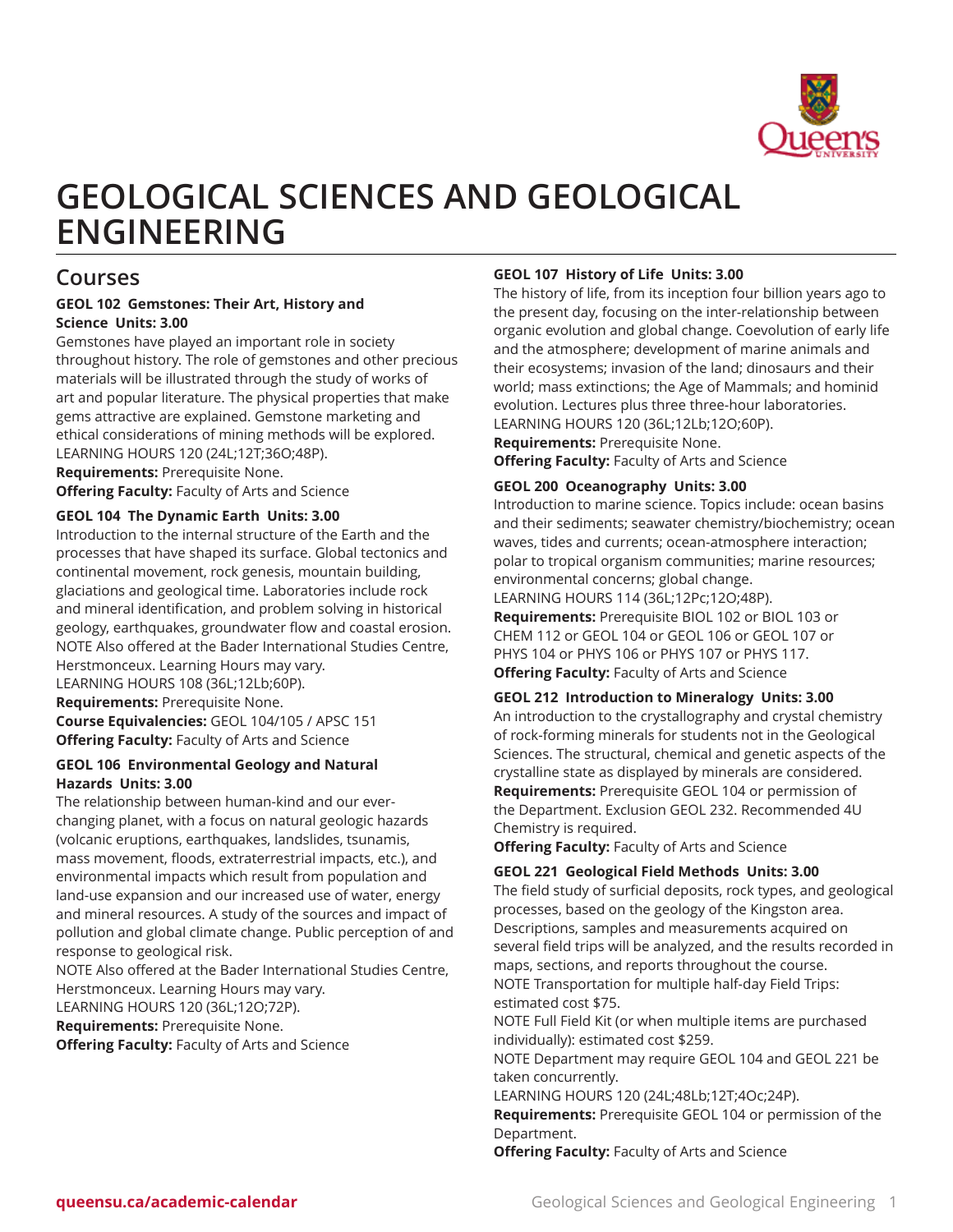

### **GEOL 232 Mineralogy Units: 3.00**

Characterization of rock- and soil-forming silicate and nonsilicate minerals (their crystallography, optical and physical behaviour, and crystal chemistry). The structural, chemical and genetic aspects of the crystalline state as displayed by minerals are considered. Implications of mineral properties for the engineering behaviour of soils and rocks, and for human needs, are discussed.

LEARNING HOURS 120 (36L;36Lb;48P).

**Requirements:** Prerequisite GEOL 104 or permission of the Department. Exclusion GEOL 212. Recommended 4U Chemistry is required.

**Offering Faculty:** Faculty of Arts and Science

# **GEOL 235 Igneous and Metamorphic Petrology Units: 3.00**

Introduction to the genesis and characterization of igneous and metamorphic rocks. Students will acquire skills to classify rocks and the theoretical background to place these rocks in the context of where, why, and how they form with implications for resource exploration and utilization. Macroscopic and microscopic properties will be studied. **Requirements:** Prerequisite GEOL 232.

**Offering Faculty:** Faculty of Arts and Science

### **GEOL 238 Surficial Processes, Sedimentation and Stratigraphy Units: 3.00**

An examination of the genetic link between surficial geological processes and the sedimentary record produced by these processes. Students obtain an integrated overview of the nature and operation of the Earth-surface environment. Topics include origin of sedimentary rocks and their sedimentary structures, depositional environments and stratigraphic successions; stratigraphic principles and their application to sedimentary basins, with implications for hydrocarbon genesis; interaction of natural processes with human society.

LEARNING HOURS 130 (36L;22Lb;72P).

**Requirements:** Prerequisite GEOL 104 or permission of the Department.

**Offering Faculty:** Faculty of Arts and Science

# **GEOL 249 Geophysical Characterization of the Earth Units: 3.00**

The application of physical principles to examine and characterize the Earth at all scales. The Earth's physical properties and dynamic processes will be assessed and evaluated by integrating such topics as gravity, seismology, magnetism, geochronology, and heat flow, as related to scientific and engineering problems.

LEARNING HOURS 117 (36L;48Pc;7G;24P).

**Requirements:** Prerequisite GEOL 104 or permission of the Department. Corequisite (MATH 120 or MATH 121 or [MATH 123 and MATH 124]) and (PHYS 104 or PHYS 106 or PHYS 107 or PHYS 117 or PHYS 118) or permission of the Department. Exclusion GEOL 269.

**Offering Faculty:** Faculty of Arts and Science

### **GEOL 262 Geological Aspects of Mineral Deposits Units: 3.00**

The basic mineralogy and petrology of mineral deposits are examined. The formation and classification of mineral deposits, considering such aspects as tectonic setting, age, rock composition, geometry, and mineralogy are investigated. Emphasis is placed on the processes by which mineral deposits are formed and transformed, and their influence on mining and production. Laboratory work integrates geological information from the scale of hand samples to regional maps as tools to assist with mine design, estimation of ore grade and evaluation of issues related to ore processing. LEARNING HOURS 114 (36L;18Lb;60P).

**Requirements:** Prerequisite GEOL 104. One-Way Exclusion May not be taken with or after GEOL 232; GEOL 362. **Offering Faculty:** Faculty of Arts and Science

#### **GEOL 269 Physics of the Earth Units: 3.00**

An examination of the physical principles and properties exhibited by the Earth which can be used to understand its origin, structure, dynamic processes, and evolution through time. Topics such as gravity, seismology, magnetism, geochronology, and heat flow are discussed in conjunction with the unifying theory of plate tectonics.

LEARNING HOURS 117 (36L;8T;42Pc;7G;24P). **Requirements:** Prerequisite GEOL 104 or permission of the Department. Corequisite (MATH 120 or MATH 121 or [MATH 123 and MATH 124]) or permission of the Department. Exclusion GEOL 249. Recommended 4U Physics is required. **Offering Faculty:** Faculty of Arts and Science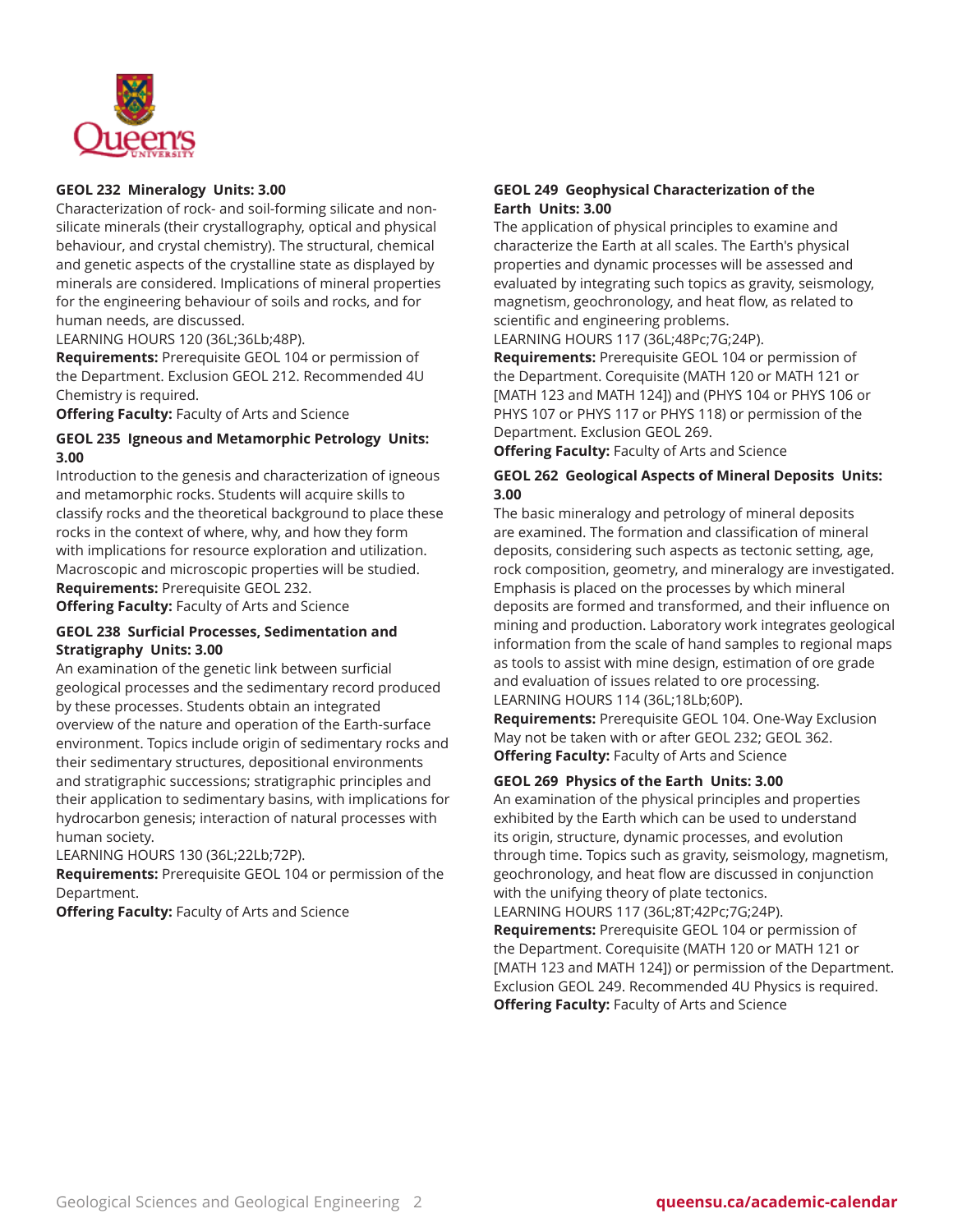

#### **GEOL 282 Managing Earth Systems: Resources and Environment Units: 3.00**

An earth-system engineering perspective on the nature, acquisition and utilization of energy, mineral and water resources, with particular emphasis on the environmental considerations in their extraction, processing, and use. Criteria for designing resource exploration programs are examined. Practical exercises, projects and seminars (team and individual) deal with these issues, and include the design of risk-management plans, environmental lifecycle assessments, sustainable systems and ore-reserve estimations.

**Requirements:** Prerequisite GEOL 221 or GEOL 232 or permission of the Department.

**Offering Faculty:** Faculty of Arts and Science

#### **GEOL 290 Worldbuilding Units: 3.00**

A blended in-person and online lecture and design studio course on the design of worlds for fiction, art, game-design, communications, and more. Lectures and guest-lectures emphasize the requisite science , humanities, and social sciences to constrain a collaborative worldbuilding exercise delivering a partially realized world.

LEARNING HOURS 122 (24L;18S;8T;72P). **Requirements:** Prerequisite Level 2 or above.

**Offering Term:** F

**Offering Faculty:** Fac of Engineering Appl Sci

#### **GEOL 300 Geological Field School Units: 3.00**

An intensive one-week course taken immediately before the beginning of third year. Teams of students design and implement a geological field investigation program to produce and interpret geological field maps. NOTE Multiday Field/Camping Trip (Kaladar, Ontario): estimated cost \$450.

LEARNING HOURS 120 (120Oc).

**Requirements:** Prerequisite (GEOL 221 and GEOL 235) or permission of the Department. Note Visit the Department of Geological Science and Geological Engineering website for more information about this course.

**Offering Faculty:** Faculty of Arts and Science

#### **GEOL 301 Field Studies in Geology I Units: 1.50**

A multi-day field trip that uses stratigraphic, sedimentological, and paleontological data to interpret rock successions in a paleoenvironmental and tectonic context. Enrolment is limited.

NOTE Multiday Field Trip: estimated cost \$500. LEARNING HOURS 61 (1L;30Pc;15G;15P).

**Requirements:** Prerequisite GEOL 238. Corequisite (GEOL 321 or GEOL 337 or GEOL 368). Exclusion GEOL 302; GEOL 368 (prior to 2013); GEOL 478 (prior to 2013); GEOL 488 (prior to 2013). Note Visit the Department of Geological Science and Geological Engineering website for more information about this course.

**Offering Faculty:** Faculty of Arts and Science

**GEOL 302 Problems in Sedimentary Geology Units: 1.50** An independent study of the general links between tectonics and the nature of the sedimentary record in a variety of carbonate and siliciclastic depositional environments. NOTE This course is intended to provide an option for students in lieu of GEOL 301.

LEARNING HOURS 60 (10I;50P).

**Requirements:** Prerequisite GEOL 238. Corequisite ([GEOL 321 or GEOL 337 or GEOL 368] and permission of the Department). Exclusion GEOL 301; GEOL 368 (prior to 2013); GEOL 478 (prior to 2013); GEOL 488 (prior to 2013). **Offering Faculty:** Faculty of Arts and Science

#### **GEOL 319 Applied Geophysics Units: 3.00**

Geophysical methods (gravity, magnetic, electrical, and seismic) applied to engineering problems, including resource exploration and site investigation. Design of field programs considering physical principles, instrumentation, limitations, field procedures and data interpretation. Laboratory projects with geophysical equipment are undertaken.

LEARNING HOURS 121 (21L;18Lb;22T;12Oc;48P). **Requirements:** Prerequisite GEOL 249 or permission of the Department.

**Offering Faculty:** Faculty of Arts and Science

#### **GEOL 321 Analysis of Rock Structures Units: 3.00**

The nature, origin, and interpretation of deformation and fracture of rocks, and the application of structural methods to site-investigation and resource exploitation. Topics include geometric, kinematic and dynamic analysis of brittle and ductile deformation features; and examination of deformation styles in selected tectonic environments. NOTE Two single day Field Trips (Kaladar, Ontario): estimated cost \$35.

LEARNING HOURS 122 (36L;18Lb;8Oc;60P). **Requirements:** Prerequisite GEOL 221. Corequisite (GEOL 300 or permission from the Department). **Offering Faculty:** Faculty of Arts and Science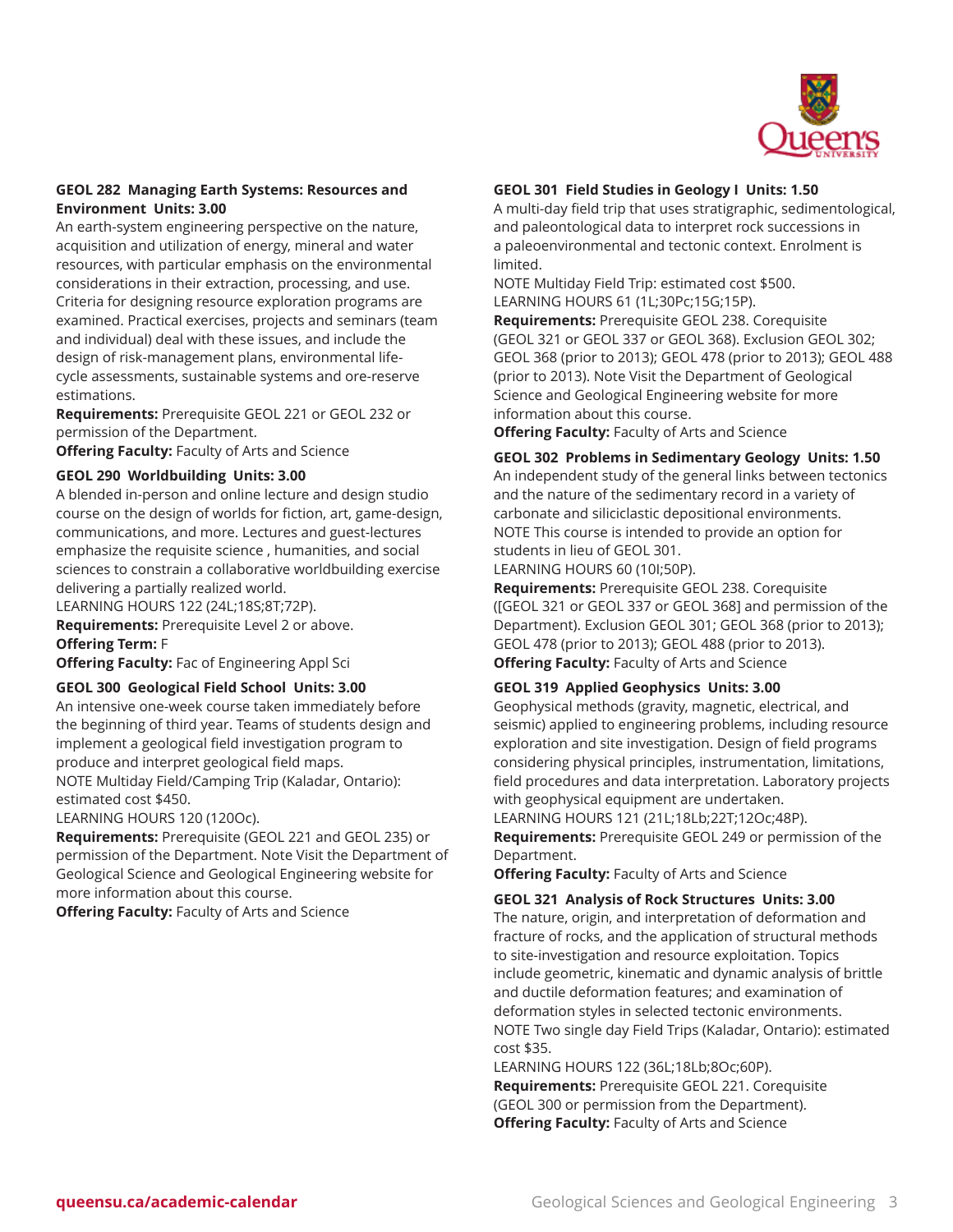

### **GEOL 333 Terrain Evaluation Units: 3.00**

An introduction to the principles of geomorphology relevant to Geological Sciences and Geological Engineering. Identification and evaluation of terrain features using analog and digital imagery via traditional and digital (GIS) methods. Digital terrain model acquisition and analysis. Introduction to digital terrain analysis.

LEARNING HOURS 124 (36L;33Lb;55Pc).

**Requirements:** Prerequisite GEOL 104 or permission of the Department.

**Offering Faculty:** Faculty of Arts and Science

#### **GEOL 337 Paleontology Units: 3.00**

Review of the major groups of invertebrate fossils, emphasizing functional morphology, paleoecology, evolution, and geological significance.

NOTE Field Trip (Prince Edward County, Ontario): estimated cost \$35.

LEARNING HOURS 129 (36L;24Lb;6Pc;9Oc;54P). **Requirements:** Prerequisite GEOL 238 or BIOL 202 or BIOL 200 or permission of the Department. Note Visit the Department of Geological Science and Geological Engineering website for more information about this course. **Offering Faculty:** Faculty of Arts and Science

#### **GEOL 341 Problems in Geology Units: 3.00**

A problem-oriented course involving a substantial amount of self-directed learning about a topic of the student's choosing, culminating in the submission of a written report. This course is open to students only if a suitable faculty member is available.

LEARNING HOURS 120 (6I;114P).

**Requirements:** Prerequisite (Level 3 or above and registration in a GEOL Major or Specialization Plan) or permission of the Department.

**Offering Faculty:** Faculty of Arts and Science

#### **GEOL 343 Hydrogeology Units: 3.00**

Development of the equations governing flow and transport; sensitivity to sub-surface complexities. Field instrumentation, installation and sampling protocols, elements of groundwater investigation. Assessment of measurement techniques and interpretation of fundamental hydrogeological properties. Groundwater occurrence, flow system analysis, with a focus on designing extraction scheme.

NOTE One field trip with a transportation fee. Estimated \$35. **Requirements:** Prerequisite (GEOL 238 and CHEM 112) or permission of the Department. Note Visit the Department of Geological Science and Geological Engineering website for more information about this course.

**Offering Faculty:** Faculty of Arts and Science

### **GEOL 352 Topics in Mineralogy Units: 3.00**

Through lectures, seminars and assigned readings selected topics in mineralogy are explored. Emphasis on the current literature and the details of mineralogical phenomena will lead to better understanding of petrologic systems. NOTE This course may not be offered every year. Please see Departmental website.

LEARNING HOURS 120 (24L;36Lb;60P). **Requirements:** Prerequisite GEOL 212 or GEOL 232.

**Offering Faculty:** Faculty of Arts and Science

# **GEOL 359 Applications of Quantitative Analysis in Geological Sciences Units: 3.00**

The theory and use of numerical computational procedures to solve geo-engineering and geoscience problems. The utility, significance and widespread applicability of analytical and numerical techniques will be illustrated in the evaluation and solution of practical problems.

LEARNING HOURS 128 (36L;22T;6I;16Oc;48P). **Requirements:** Prerequisite GEOL 249 and (MATH 225 or MATH 232). Corequisite STAT 263. Exclusion GEOL 349. **Offering Faculty:** Faculty of Arts and Science

#### **GEOL 362 Petrology Applied to Ore Deposit Units: 3.00**

Characterization of major ore deposit types using mineralogical, petrological, geochemical, and geophysical attributes. Design and evaluation of ore deposit models and exploration programs, including ore processing and environmental issues. Laboratory work integrates techniques to evaluate paragenetic sequences, ore grades, and engineering issues.

LEARNING HOURS 121 (33L;33Lb;55P).

**Requirements:** Prerequisite GEOL 235 or permission of the Department.

**Offering Faculty:** Faculty of Arts and Science

#### **GEOL 365 Geochemical Characterization of Earth Processes Units: 3.00**

The application of thermodynamics and kinetics to the understanding of natural processes in the Earth Sciences. Distribution of the elements, and practical uses of isotopes and elemental tracers. Geochemical actions and transactions within, and among, the lithosphere, hydrosphere, atmosphere and biosphere, including the impact of human evolution and environmental geochemistry. Practical application of geochemistry to solving problems in natural systems will be emphasized. A practical involving problems, laboratory experience and field experience will be part of the course.

**Requirements:** Prerequisite (CHEM 112 and GEOL 232 and GEOL 235) or permission of the Department. **Offering Faculty:** Faculty of Arts and Science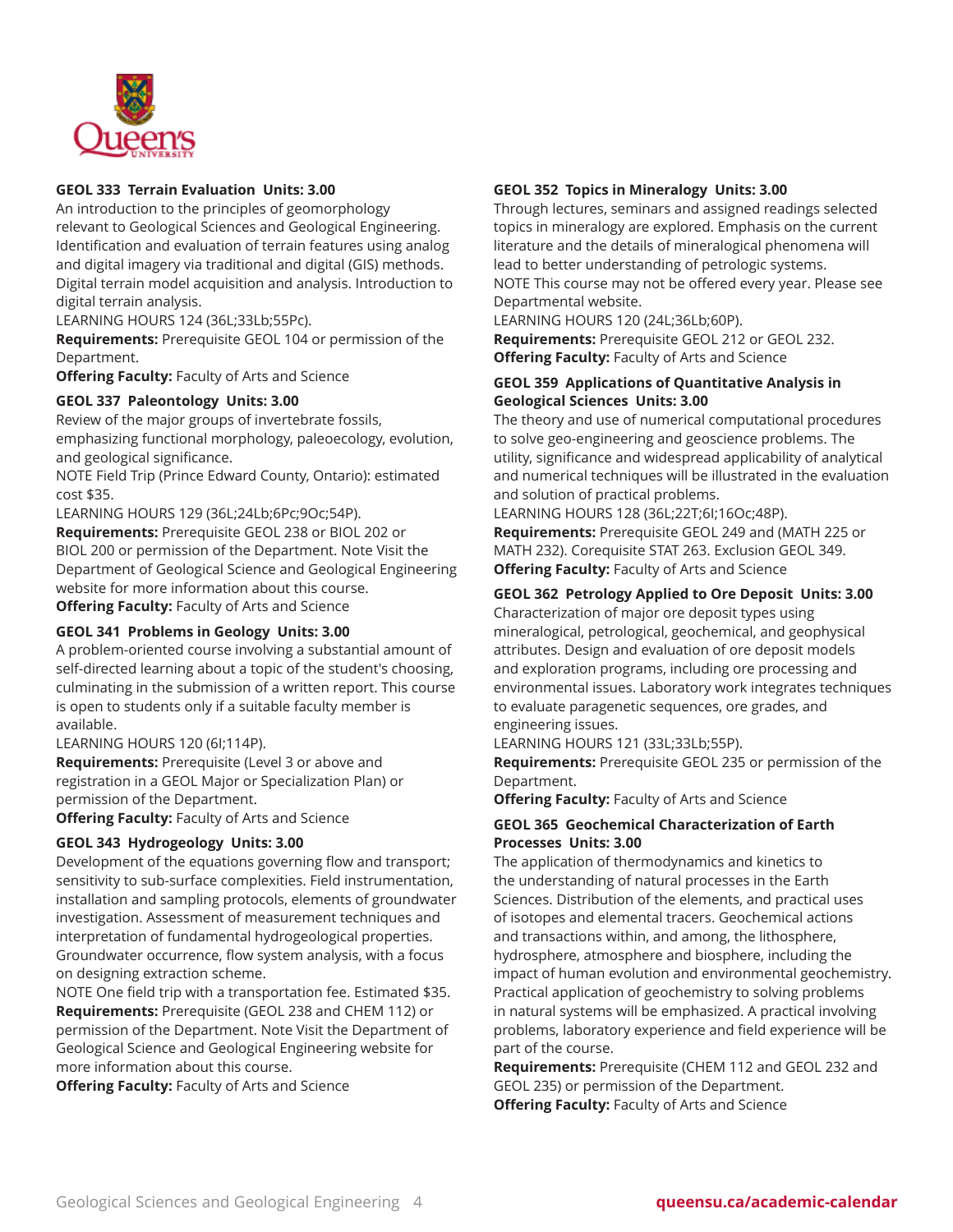

#### **GEOL 368 Carbonate Sedimentology Units: 3.00**

The origin, composition and diagenesis of carbonate rocks. Study of modern carbonate sediments and depositional environments; development of facies models; petrographic and geochemical analysis of limestones and dolostones. NOTE Field Trip: estimated \$35.

LEARNING HOURS 121 (33L;18Lb;70P).

**Requirements:** Prerequisite GEOL 238 or permission of the Department. Corequisite GEOL 301. Note Visit the Department of Geological Science and Geological Engineering website for more information about this course. **Offering Faculty:** Faculty of Arts and Science

# **GEOL 395 Geological Practicum Units: 3.00**

Students working for a company or government in geology or environmental geology can apply for a practicum credit. Requirements: minimum 12 weeks of continuous employment, securing a faculty member as an advisor and evaluator, agreement with employer prior to commencement of work, and submission of a final report. LEARNING HOURS 120 (120Pc).

**Requirements:** Prerequisite GEOL 104 or permission of the Department.

**Offering Faculty:** Faculty of Arts and Science

#### **GEOL 400 Advanced Geological Sciences Field School Units: 3.00**

Intense one-week field course taken after third year. Field assignments of geological interest, local and regional geology and tectonic evolution of the area visited. Daily assignments when in the field on a diversity of geological problems. NOTE Extra fees will apply to cover the cost of

accommodation, travel and food. Will occur in the Fall, Winter or Summer.

LEARNING HOURS 120 (4.5L;4.5S;15G;90Oc;6P).

**Requirements:** Prerequisite (GEOL 300 and GEOL 321 and GEOL 365) or permission of the Department. Note Visit the Department of Geological Science and Geological Engineering website for more information about this course.

**Offering Faculty:** Faculty of Arts and Science

#### **GEOL 401 Field Studies in Geology II Units: 1.50**

A multi-day field trip that uses stratigraphic, sedimentological, paleontological, and structural data to interpret shall-anddeep-marine rock successions in paleoenvironmental and tectonic context. Enrollment is limited. Course runs during the week of Canadian Thanksgiving.

NOTE Multiday Field Trip (Quebec City, Quebec): estimated cost \$500.

LEARNING HOURS 61 (1L;30Pc;15G;15P).

**Requirements:** Prerequisite (A minimum GPA of 2.90 in GEOL 221; GEOL 238; GEOL 321) or permission of the Department. Corequisite GEOL 488. Exclusion GEOL 402. Note Visit the Department of Geological Science and Geological Engineering website for more information about this course.

**Offering Faculty:** Faculty of Arts and Science

#### **GEOL 402 Problems in North American Geology Units: 1.50**

The self-directed detailed study of some aspect of the geological evolution of eastern North America. The topic will complement the knowledge gained in GEOL 488. NOTE This course is intended to provide an option for students in lieu of GEOL 401.

LEARNING HOURS 60 (10I;50P).

**Requirements:** Prerequisite (A minimum GPA of 2.90 or a 'PASS' (obtained in Winter 2020) in GEOL 221; GEOL 238; GEOL 321) or permission of the Department. Corequisite (GEOL 488 and permission of the Department). Exclusion GEOL 401; GEOL 368 (prior to 2013); GEOL 488 (prior to 2013).

**Offering Faculty:** Faculty of Arts and Science

#### **GEOL 418 Petroleum Geology Units: 3.00**

The origin, migration and accumulation of petroleum resources, emphasizing typical reservoir styles, potential reservoir lithologies, methods of exploration and basic concepts of formation evaluation. Concepts and applications equip students with the basic principles necessary to undertake petroleum industry exploration and production. Laboratory exercises include a major exploration problem and presentation. Offered in 2009-2010 and in alternate years thereafter.

NOTE This course may not be offered every year. Please see Departmental website.

LEARNING HOURS 129 (36L;33Lb;60P).

**Requirements:** Prerequisite GEOL 238 or permission of the Department. Corequisite GEOL 321.

**Offering Faculty:** Faculty of Arts and Science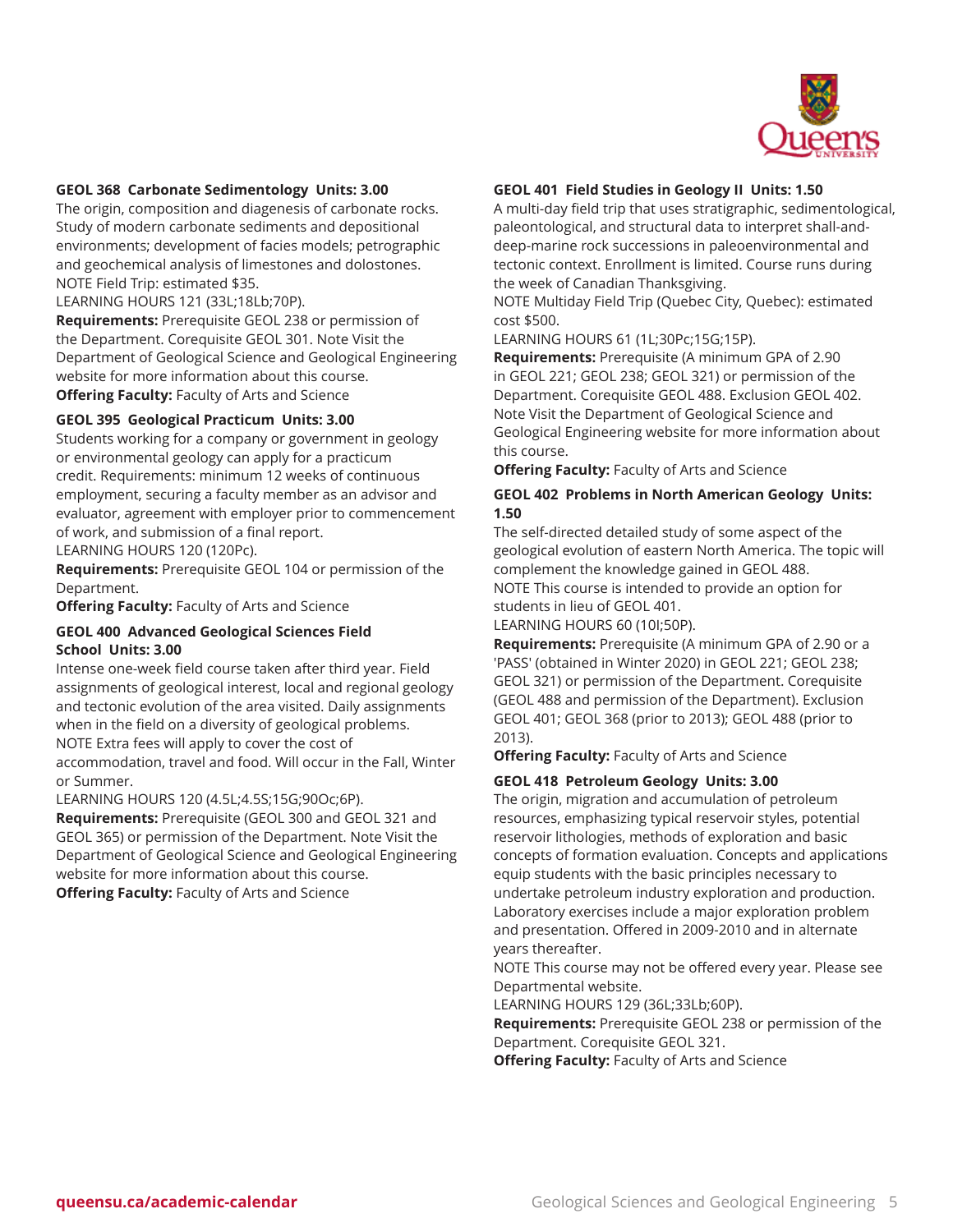

### **GEOL 419 Geophysics Field School Units: 3.00**

This 12-day, intensive field course focuses on field and laboratory techniques using a wide array of geophysical site investigation and exploration methods. Review lectures on instrument theory and principles of exploration program design. The course culminates in an exercise to design and implement an integrated geophysical site investigation. NOTE Please contact the Department for more information. Estimated cost \$800.

LEARNING HOURS 120 (8L;12G;60Pc;40P).

**Requirements:** Prerequisite GEOL 319 or permission of the Department. Note Visit the Department of Geological Science and Geological Engineering website for more information about this course.

**Offering Faculty:** Faculty of Arts and Science

#### **GEOL 438 Topics in Sedimentary and Petroleum Geology Units: 3.00**

A course on a topic in the field of sedimentary geology, sedimentary geochemistry, basin analysis and/or petroleum geology.

NOTE Consult the Chair of Undergraduate Studies for details of specific course offerings each academic year.

**Requirements:** Pre Lvl 3 in GEOL Maj/med or s **Offering Faculty:** Faculty of Arts and Science

#### **GEOL 439 Advanced Applied Geophysics Units: 3.00**

Advanced theory and techniques for acquisition, processing and interpretation of geophysical data. Solve a problem from idea, strategy, data acquisition, processing, to interpretation and deliverables. Design projects exploit seismic, gravity, magnetic, EM methods, in oil/gas/mineral exploration, nearsurface prospecting and site investigation.

LEARNING HOURS 128 (21L;24G;35I;24Oc;24P).

**Requirements:** Prerequisite (GEOL 249 and GEOL 319) or permission of the Department.

**Offering Faculty:** Faculty of Arts and Science

# **GEOL 452 Instrumental Techniques Applied to the Study of Solids Units: 3.00**

The theory and practical aspects of the techniques of X-ray powder diffraction and scanning electron microscopy are studied. Other techniques including Mossbauer, infra-red spectroscopy, and nuclear magnetic resonance spectroscopy will also be covered. An extensive term project is required where the student employs these techniques to study a material of their choice.

NOTE This course may not be offered every year. Please see Departmental website.

LEARNING HOURS 120 (24L;36Lb;60P).

**Requirements:** Prerequisite GEOL 232 or permission of the Department.

**Offering Faculty:** Faculty of Arts and Science

### **GEOL 462 Advanced Petrogenesis and Metallogenesis Units: 3.00**

Igneous petrology, geochemistry and fluid-rock interaction applied to metallogeny and ore genesis. Case studies in mineral chemistry and geochemistry. Lectures, critical reading, laboratory work and seminars will provide an advanced understanding of the major ore-forming processes in a geodynamic setting and applications to mineral exploration.

LEARNING HOURS 120 (24L;12S;36Lb;48P). **Requirements:** Prerequisite (GEOL 362 and GEOL 365) or permission of the Department.

**Offering Faculty:** Faculty of Arts and Science

# **GEOL 463 Spatial Information Management in the Geosciences Units: 3.00**

An introduction to spatial information management focusing on methods to support and extend geological mapping, mineral and petroleum exploration, and engineering site investigation. Computers and computation, GIS software and theory, spatial simulation and analysis, databases and data management, and design of effective decision support solutions.

NOTE This course may not be offered every year. Please see Departmental website.

LEARNING HOURS 112 (33L;24Lb;55Pc).

**Requirements:** Prerequisite GPHY 243 or GEOL 333 or permission of the Department.

**Offering Faculty:** Faculty of Arts and Science

#### **GEOL 464 Visualization in the Geosciences Units: 3.00**

An introduction to 3D visualization of natural sciences data with a focus on methods relevant to geological engineering, mineral exploration, and geoscience research. Perception, representation, and analytical methods. Design tools and data integration methods. Temporal analysis of natural sciences data. LiDAR data analysis. Global and local models. LEARNING HOURS 129 (24L;8S;27Lb;48Pc;22P).

**Requirements:** Prerequisite GEOL 463 or permission of the Department.

**Offering Faculty:** Faculty of Arts and Science